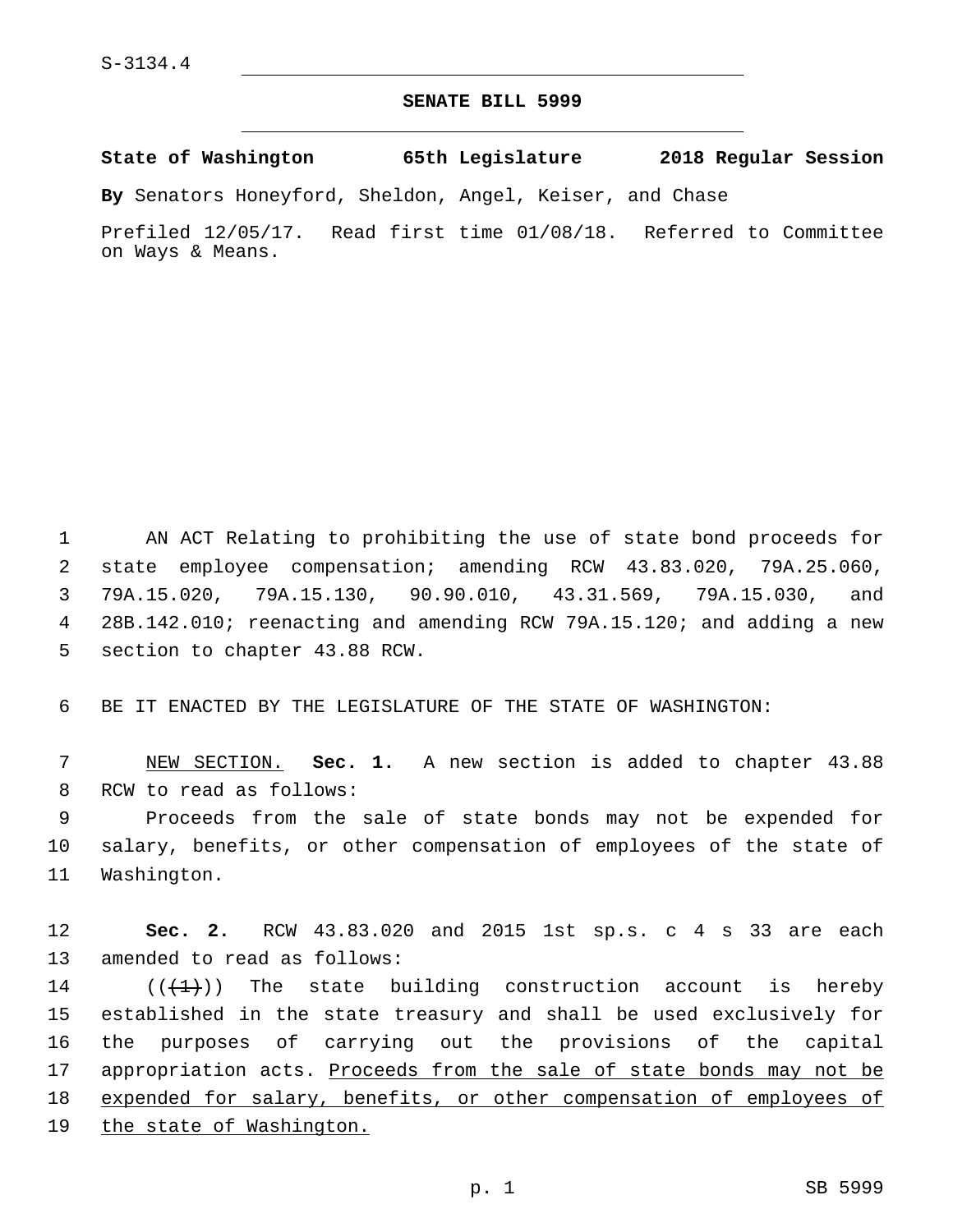(((2) During the 2003-2005 biennium, the legislature may transfer moneys from the state building construction account to the conservation assistance revolving account such amounts as reflect the excess fund balance of the account.))

 **Sec. 3.** RCW 79A.25.060 and 2007 c 241 s 43 are each amended to read as follows:6

 The outdoor recreation account is created in the state treasury. Moneys in the account are subject to legislative appropriation. The board shall administer the account in accordance with chapter 79A.15 RCW and this chapter, and shall hold it separate and apart from all 11 other money, funds, and accounts of the board. Proceeds from the sale 12 of state bonds may not be expended for salary, benefits, or other compensation of employees of the state of Washington.

 Grants, gifts, or other financial assistance, proceeds received from public bodies as administrative cost contributions, and moneys made available to the state of Washington by the federal government for outdoor recreation, may be deposited into the account.

 **Sec. 4.** RCW 79A.15.020 and 2007 c 241 s 27 are each amended to 19 read as follows:

 The habitat conservation account is established in the state treasury. The board shall administer the account in accordance with chapter 79A.25 RCW and this chapter, and shall hold it separate and apart from all other money, funds, and accounts of the board. 24 Proceeds from the sale of state bonds may not be expended for salary, benefits, or other compensation of employees of the state of Washington.

 **Sec. 5.** RCW 79A.15.120 and 2009 c 341 s 4 and 2009 c 16 s 2 are 28 each reenacted and amended to read as follows:

 (1) The riparian protection account is established in the state treasury. The board must administer the account in accordance with chapter 79A.25 RCW and this chapter, and hold it separate and apart from all other money, funds, and accounts of the board.

 (2) Moneys appropriated for this chapter to the riparian protection account must be distributed for the acquisition or enhancement or restoration of riparian habitat. All enhancement or restoration projects, except those qualifying under subsection (9)(a)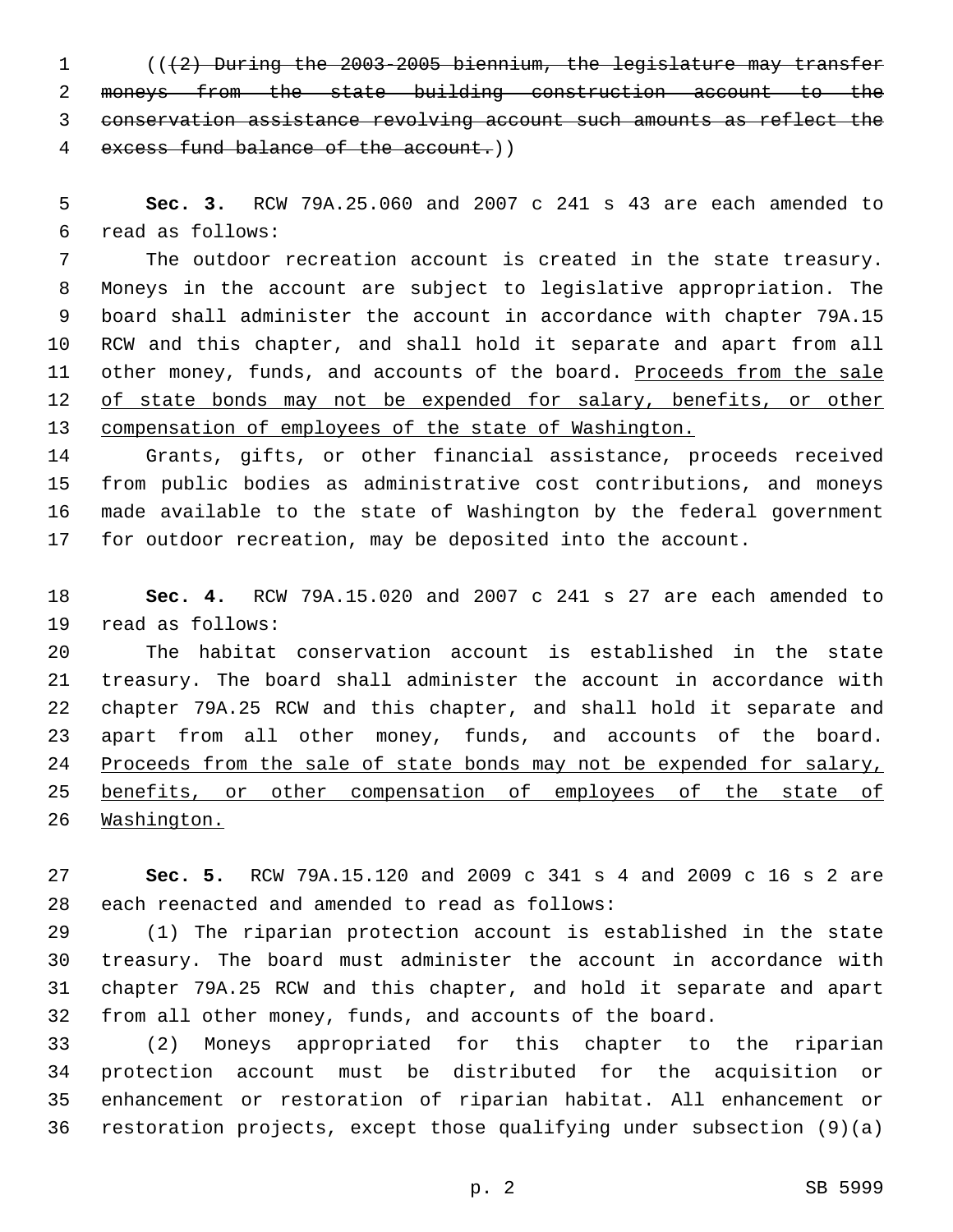of this section, must include the acquisition of a real property 2 interest in order to be eligible.

 (3) State and local agencies and lead entities under chapter 77.85 RCW, nonprofit nature conservancy organizations or associations, and the conservation commission may apply for acquisition and enhancement or restoration funds for riparian habitat projects under subsection (1) of this section. Other state agencies not defined in RCW 79A.15.010, such as the department of transportation and the department of corrections, may enter into interagency agreements with state agencies to apply in partnership 11 for funds under this section.

 (4) The board may adopt rules establishing acquisition policies and priorities for distributions from the riparian protection 14 account.

15 (5) Except as provided in RCW  $79A.15.030((\leftarrow 7))$   $(8)$ , moneys appropriated for this section may not be used by the board to fund staff positions or other overhead expenses, or by a state, regional, or local agency to fund operation or maintenance of areas acquired 19 under this chapter. Proceeds from the sale of state bonds may not be expended for salary, benefits, or other compensation of employees of 21 the state of Washington.

 (6) Moneys appropriated for this section may be used by grant recipients for costs incidental to restoration and acquisition, including, but not limited to, surveying expenses, fencing, and 25 signing.

 (7) The board may not approve a local project where the local agency or nonprofit nature conservancy organization or association share is less than the amount to be awarded from the riparian protection account. In-kind contributions, including contributions of a real property interest in land may be used to satisfy the local agency's or nonprofit nature conservancy organization's or 32 association's share.

 (8) State agencies receiving grants for acquisition of land under this section must pay an amount in lieu of real property taxes equal to the amount of tax that would be due if the land were taxable as open space land under chapter 84.34 RCW except taxes levied for any state purpose, plus an additional amount for control of noxious weeds equal to that which would be paid if such lands were privately owned. The county assessor and county legislative authority shall assist in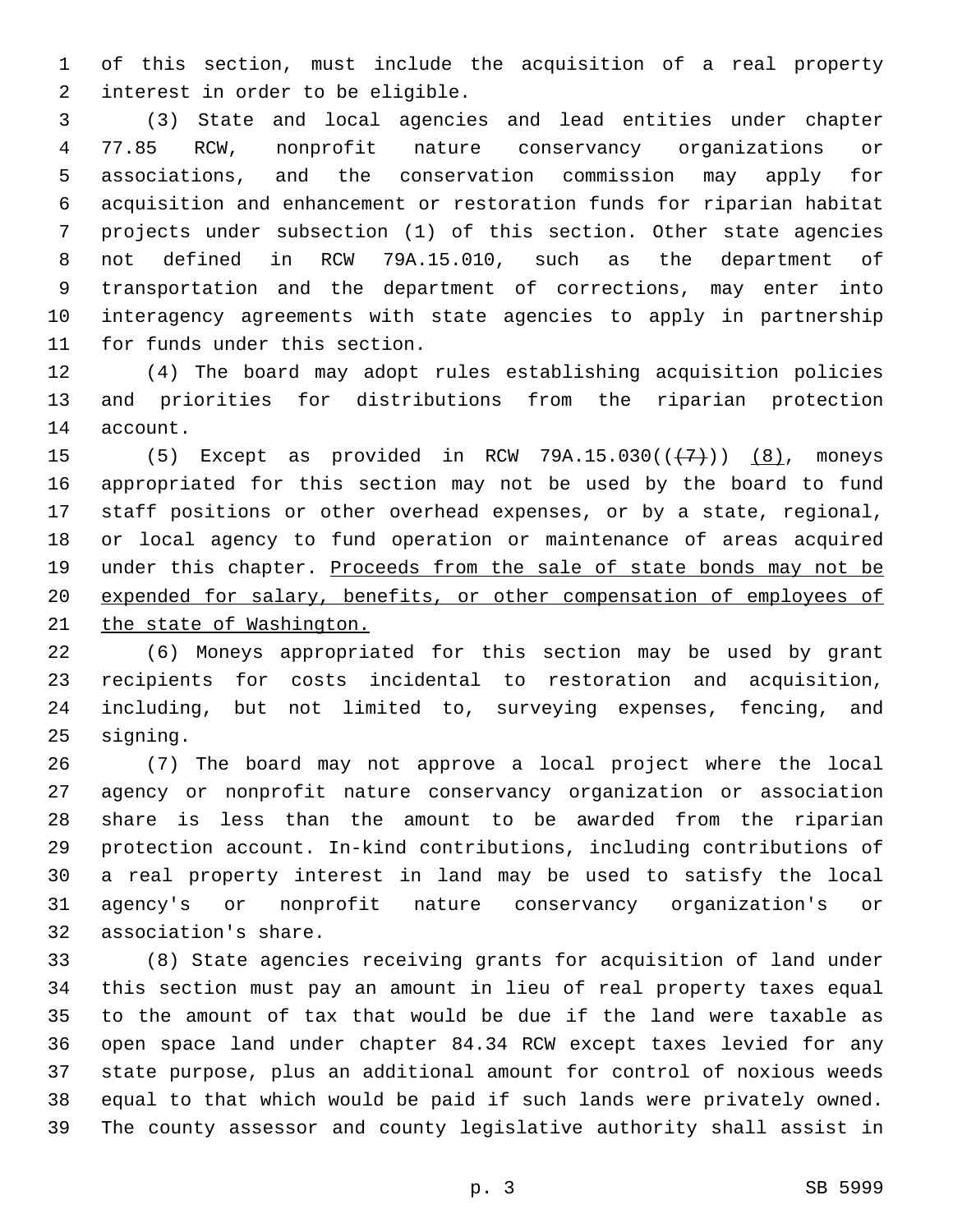determining the appropriate calculation of the amount of tax that 2 would be due.

 (9) In determining acquisition priorities with respect to the riparian protection account, the board must consider, at a minimum, 5 the following criteria:

 (a) Whether the project continues the conservation reserve enhancement program. Applications that extend the duration of leases of riparian areas that are currently enrolled in the conservation reserve enhancement program shall be eligible. Such applications are eligible for a conservation lease extension of at least twenty-five 11 years of duration;

 (b) Whether the projects are identified or recommended in a watershed planning process under chapter 247, Laws of 1998, salmon recovery planning under chapter 77.85 RCW, or other local plans, such as habitat conservation plans, and these must be highly considered in 16 the process;

(c) Whether there is community support for the project;

 (d) Whether the proposal includes an ongoing stewardship program that includes control of noxious weeds, detrimental invasive species, and that identifies the source of the funds from which the 21 stewardship program will be funded;

(e) Whether there is an immediate threat to the site;

 (f) Whether the quality of the habitat is improved or, for projects including restoration or enhancement, the potential for restoring quality habitat including linkage of the site to other high 26 quality habitat;

 (g) Whether the project is consistent with a local land use plan, or a regional or statewide recreational or resource plan. The projects that assist in the implementation of local shoreline master plans updated according to RCW 90.58.080 or local comprehensive plans updated according to RCW 36.70A.130 must be highly considered in the 32 process;

 (h) Whether the site has educational or scientific value; and (i) Whether the site has passive recreational values for walking trails, wildlife viewing, or the observation of natural settings.

 (10) Before November 1st of each even-numbered year, the board will recommend to the governor a prioritized list of projects to be funded under this section. The governor may remove projects from the list recommended by the board and will submit this amended list in the capital budget request to the legislature. The list must include,

p. 4 SB 5999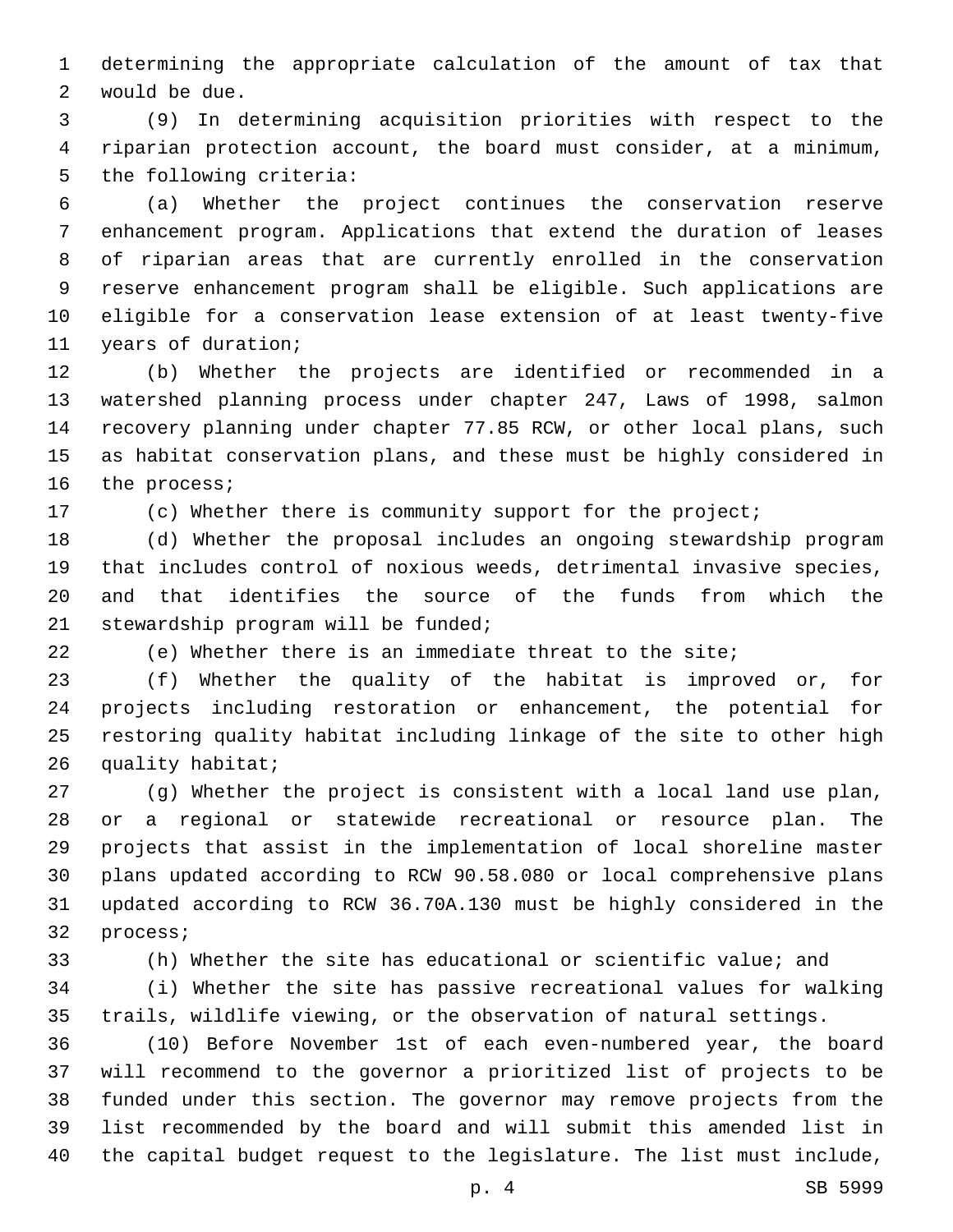but not be limited to, a description of each project and any 2 particular match requirement.

 **Sec. 6.** RCW 79A.15.130 and 2016 c 149 s 10 are each amended to 4 read as follows:

 (1) The farm and forest account is established in the state treasury. The board will administer the account in accordance with chapter 79A.25 RCW and this chapter, and hold it separate and apart from all other money, funds, and accounts of the board. Moneys appropriated for this chapter to the farm and forest account must be distributed for the acquisition and preservation of farmlands and forestlands in order to maintain the opportunity for agricultural and 12 forest management activity upon these lands.

 (2) Moneys appropriated beginning July 1, 2016, for this chapter 14 shall be divided as follows:

 (a) Not less than ninety percent for the acquisition and 16 preservation of farmlands.

 (b) Not less than ten percent for the acquisition and 18 preservation of forestlands.

 (3) Moneys appropriated for this chapter to the farm and forest account may be distributed for: (a) The acquisition of a less than fee simple interest in farmlands or forestland, such as a conservation easement or lease; (b) the enhancement or restoration of ecological functions on those properties; or (c) both. In order for a farmland or forestland preservation grant to provide for an environmental enhancement or restoration project, the project must include the acquisition of a real property interest.

 (4) Cities, counties, nonprofit nature conservancies, and the conservation commission may apply for acquisition and enhancement or restoration funds for farmland or forestland preservation projects within their jurisdictions under subsection (1) of this section.

 (5) The board may adopt rules establishing acquisition and enhancement or restoration policies and priorities for distributions 33 from the farm and forest account.

 (6) The acquisition of a property interest in a project under this section does not provide a right of access to the property by the public unless explicitly provided for in a conservation easement 37 or other form of deed restriction.

 (7) Except as provided in RCW 79A.15.030(8), moneys appropriated for this section may not be used by the board to fund staff positions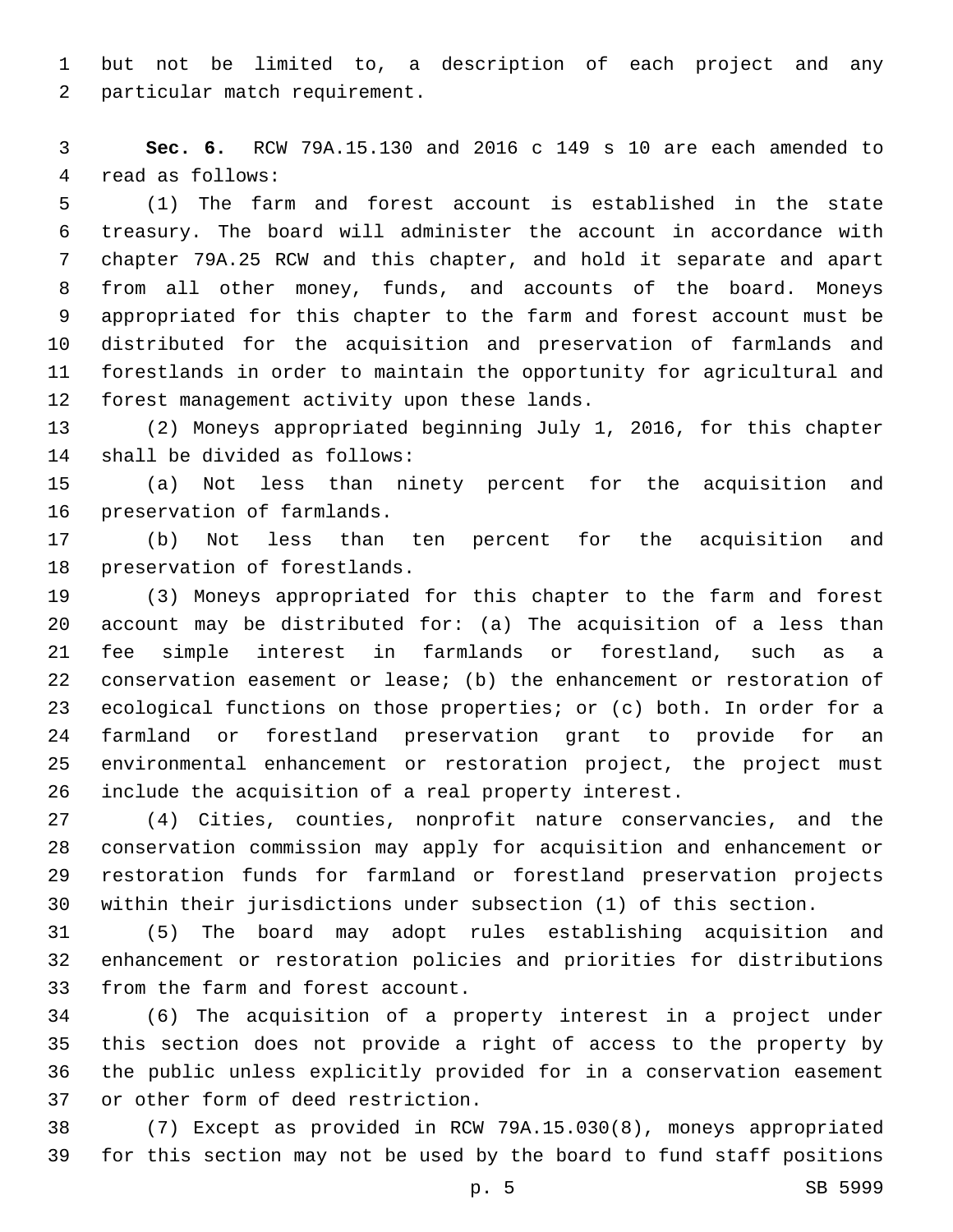or other overhead expenses, or by cities, counties, nonprofit nature conservancies, or the conservation commission to fund operation or 3 maintenance of areas acquired under this chapter. Proceeds from the sale of state bonds may not be expended for salary, benefits, or other compensation of employees of the state of Washington.

 (8) Moneys appropriated for this section may be used by grant recipients for costs incidental to restoration and acquisition, including, but not limited to, surveying expenses, fencing, noxious 9 weed control, and signing.

 (9) The board may not approve a local project where the local agency's or nonprofit nature conservancies' share is less than the amount to be awarded from the farm and forest account. In-kind contributions, including contributions of a real property interest in land, may be used to satisfy the local agency's or nonprofit nature 15 conservancies' share.

 (10) In determining the acquisition priorities for farmland projects, the board must consider, at a minimum, the following 18 criteria:

19 (a) Community support for the project;

 (b) A recommendation as part of a limiting factors or critical pathways analysis, a watershed plan or habitat conservation plan, or 22 a coordinated regionwide prioritization effort;

 (c) The likelihood of the conversion of the site to 24 nonagricultural or more highly developed usage;

 (d) Consistency with a local land use plan, or a regional or statewide recreational or resource plan. The projects that assist in the implementation of local shoreline master plans updated according to RCW 90.58.080 or local comprehensive plans updated according to RCW 36.70A.130 must be highly considered in the process;

30 (e) Benefits to salmonids;

(f) Benefits to other fish and wildlife habitat;

 (g) Integration with recovery efforts for endangered, threatened, 33 or sensitive species;

 (h) The viability of the site for continued agricultural 35 production, including, but not limited to:

36 (i) Soil types;

 (ii) On-site production and support facilities such as barns, irrigation systems, crop processing and storage facilities, wells, housing, livestock sheds, and other farming infrastructure;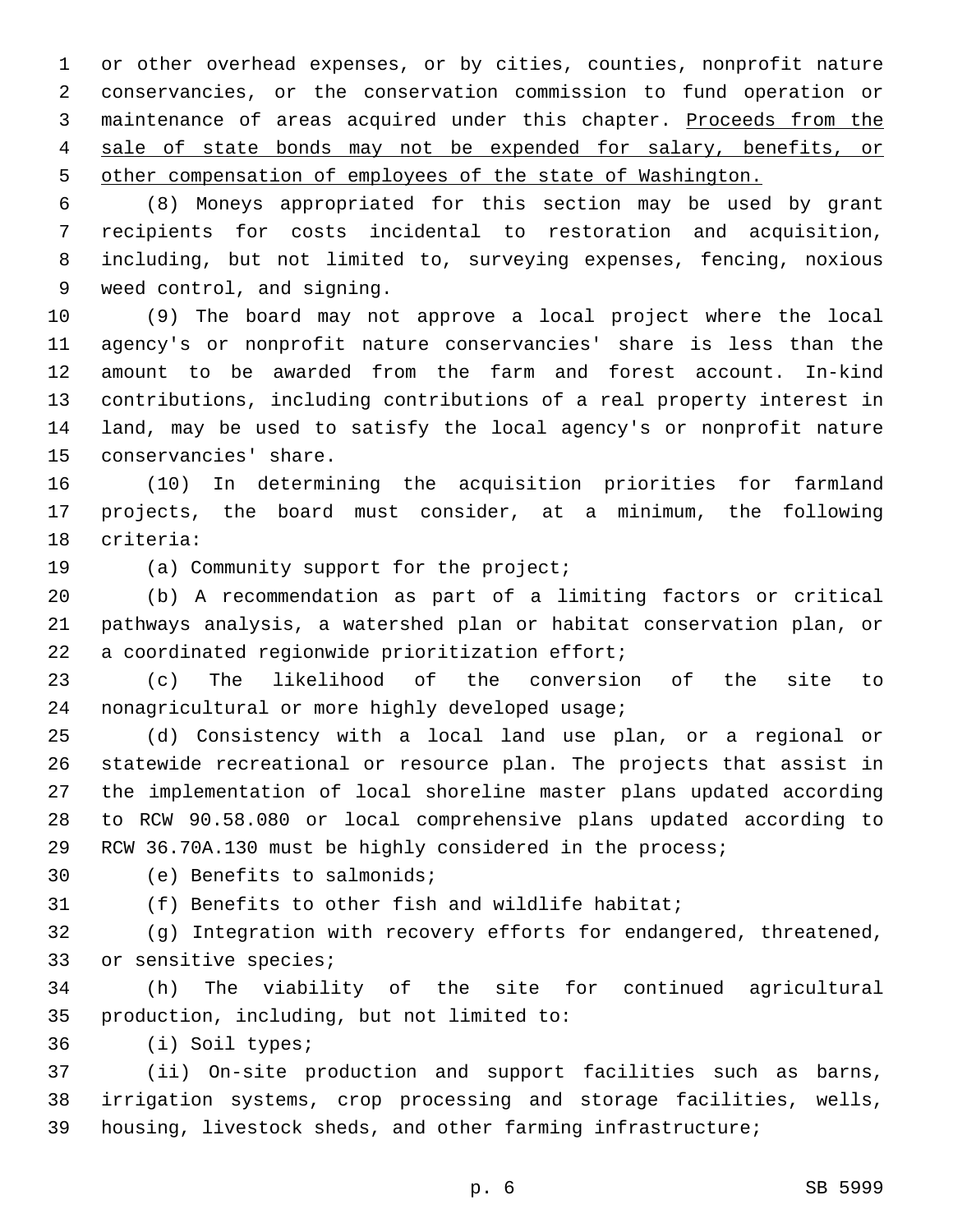(iii) Suitability for producing different types or varieties of 2 crops; 3 (iv) Farm-to-market access; (v) Water availability; and4 (i) Other community values provided by the property when used as agricultural land, including, but not limited to:6 7 (i) Viewshed; 8 (ii) Aquifer recharge; (iii) Occasional or periodic collector for stormwater runoff; 10 (iv) Agricultural sector job creation; (v) Migratory bird habitat and forage area; and 12 (vi) Educational and curriculum potential. (11) In allotting funds for environmental enhancement or restoration projects, the board will require the projects to meet the 15 following criteria: (a) Enhancement or restoration projects must further the 17 ecological functions of the farmlands; (b) The projects, such as fencing, bridging watercourses, replanting native vegetation, replacing culverts, clearing of waterways, etc., must be less than fifty percent of the acquisition cost of the project including any in-kind contribution by any party; (c) The projects should be based on accepted methods of achieving beneficial enhancement or restoration results; and (d) The projects should enhance the viability of the preserved farmland to provide agricultural production while conforming to any 26 legal requirements for habitat protection. (12) In determining the acquisition priorities for forestland projects, the board must consider, at a minimum, the following 29 criteria: 30 (a) Community support for the project; (b) A recommendation as part of a limiting factors or critical pathways analysis, a watershed plan or habitat conservation plan, or 33 a coordinated regionwide prioritization effort; (c) The likelihood of conversion of the site to nontimber or more 35 highly developed use; (d) Consistency with a local land use plan, or a regional or statewide recreational or resource plan. The projects that assist in the implementation of local shoreline master plans updated according to RCW 90.58.080 or local comprehensive plans updated according to

RCW 36.70A.130 must be highly considered in the process;

p. 7 SB 5999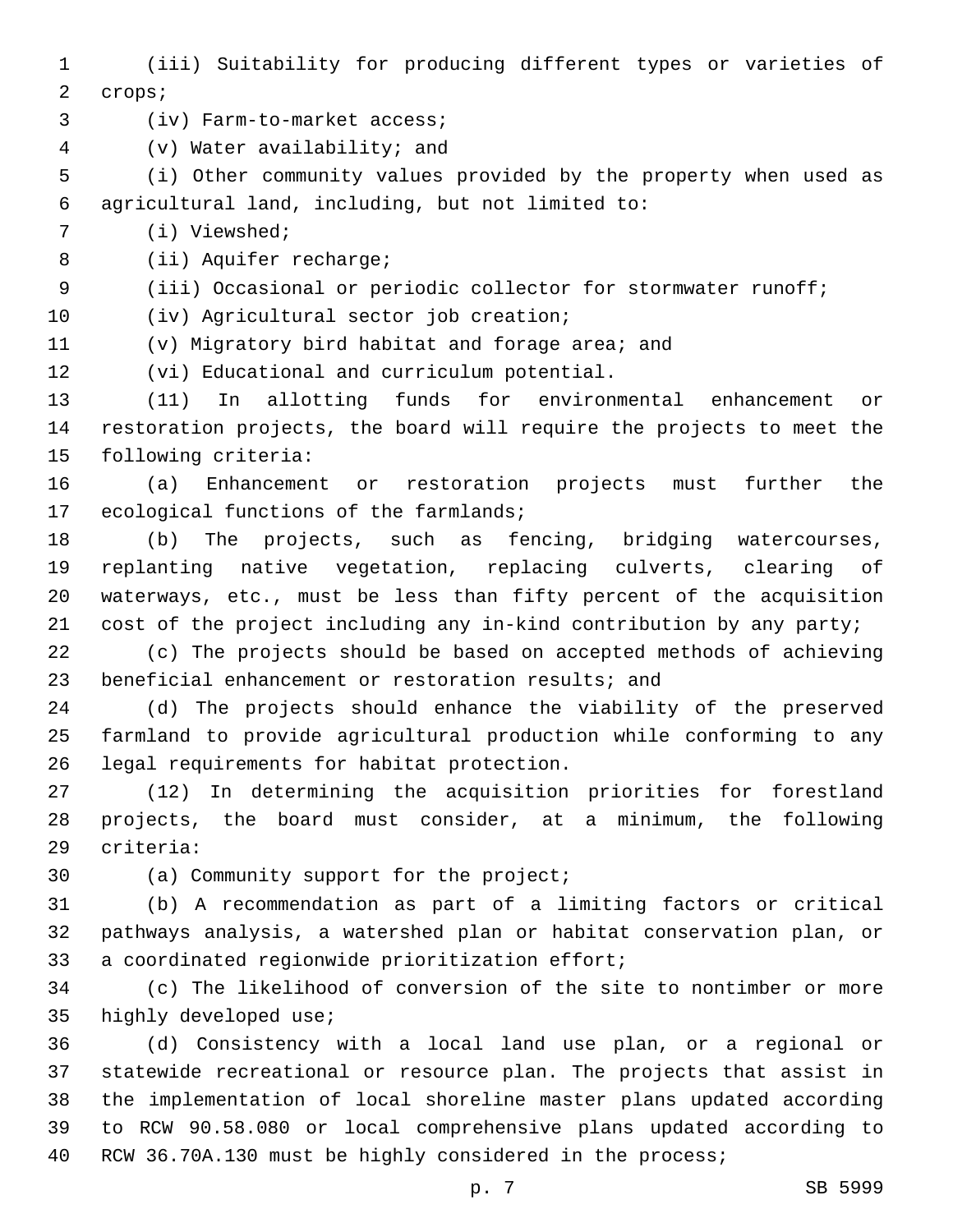- (e) Multiple benefits of the project;1
- (f) Project attributes, including but not limited to:
- 3 (i) Clean air and water;
- 4 (ii) Stormwater management;
- 5 (iii) Wildlife habitat; and

(iv) Potential for carbon sequestration.6

 (13) In allotting funds for environmental enhancement or restoration projects, the board must require the projects to meet the 9 following criteria:

 (a) Enhancement or restoration projects must further the 11 ecological functions of the forestlands;

 (b) The projects, such as fencing, bridging watercourses, replanting native vegetation, replacing culverts, etc., must be less than fifty percent of the acquisition cost of the project including 15 any in-kind contribution by any party;

 (c) The projects should be based on accepted methods of achieving 17 beneficial enhancement or restoration results;

 (d) The projects should enhance the viability of the preserved forestland to provide timber production while conforming to any legal 20 requirements for habitat protection.

 (14) Before November 1st of each even-numbered year, the board will recommend to the governor a prioritized list of all projects to be funded under this section. The governor may remove projects from the list recommended by the board and must submit this amended list in the capital budget request to the legislature. The list must include, but not be limited to, a description of each project and any 27 particular match requirement.

 **Sec. 7.** RCW 90.90.010 and 2011 c 83 s 1 are each amended to read as follows:29

 (1) The Columbia river basin water supply development account is created in the state treasury. The account may receive direct appropriations from the legislature, receipts of any funds pursuant to RCW 90.90.020 and 90.90.030, or funds from any other sources. The 34 account is intended to fund projects using tax exempt bonds. Proceeds 35 from the sale of state bonds may not be expended for salary, benefits, or other compensation of employees of the state of Washington.

 (2)(a) Expenditures from the Columbia river basin water supply development account may be used to assess, plan, and develop new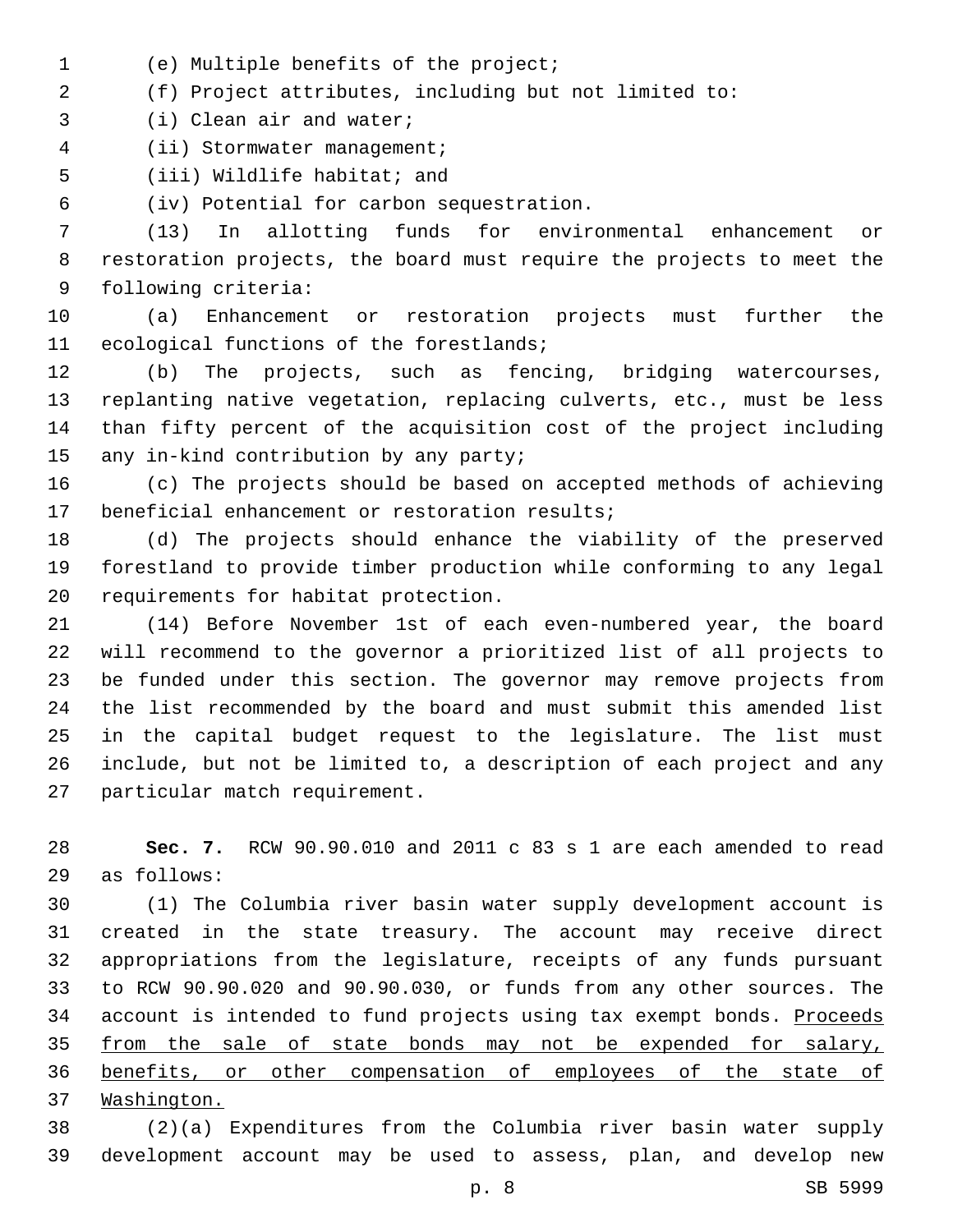storage, improve or alter operations of existing storage facilities, implement conservation projects, develop pump exchanges, or any other actions designed to provide access to new water supplies within the Columbia river basin for both instream and out-of-stream uses. Except for the development of new storage projects and pump exchanges, there shall be no expenditures from this account for water acquisition or transfers from one water resource inventory area to another without specific legislative authority. For purposes of this chapter, "pump exchanges" means water supply development projects that exchange water from one source to another or relocate an existing diversion 11 downstream, with resulting instream benefit.

 (b) Two-thirds of the funds placed in the account shall be used to support the development of new storage facilities and pump exchanges; the remaining one-third shall be used for the other 15 purposes listed in this section.

 (3)(a) Funds may not be expended from this account for the construction of a new storage facility until the department of 18 ecology evaluates the following:

19 (i) Water uses to be served by the facility;

(ii) The quantity of water necessary to meet those uses;

 (iii) The benefits and costs to the state of meeting those uses, including short-term and long-term economic, cultural, and 23 environmental effects; and

 (iv) Alternative means of supplying water to meet those uses, including the costs of those alternatives and an analysis of the extent to which long-term water supply needs can be met using these alternatives.27

 (b) The department of ecology may rely on studies and information developed through compliance with other state and federal permit requirements and other sources. The department shall compile its findings and conclusions, and provide a summary of the information it 32 reviewed.

 (c) Before finalizing its evaluation under the provisions of this section, the department of ecology shall make the preliminary evaluation available to the public. Public comment may be made to the department within thirty days of the date the preliminary evaluation 37 is made public.

 (4) Net water savings achieved through conservation measures funded by the account shall be placed in trust in proportion to the 40 state funding provided to implement a project.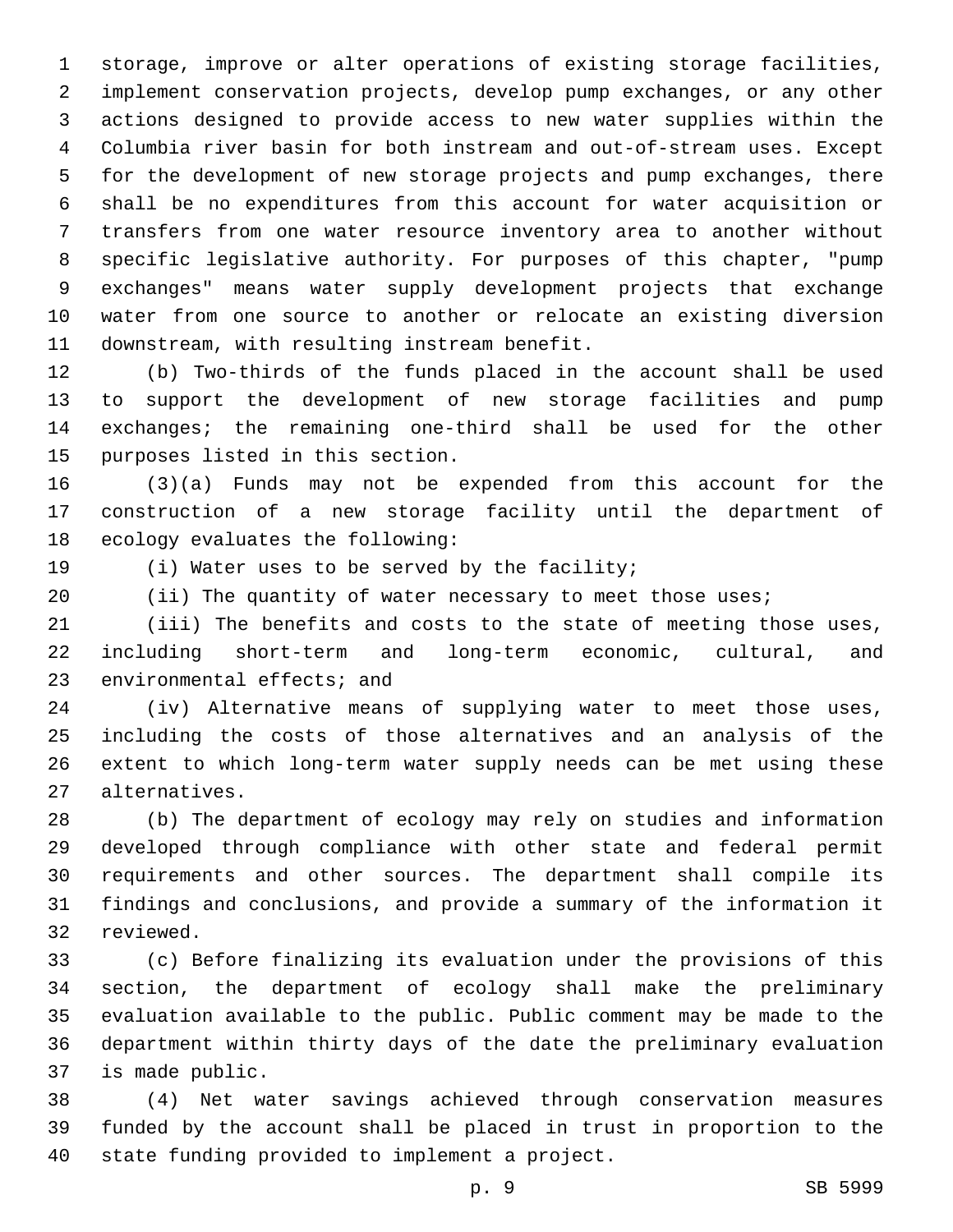(5) Net water savings achieved through conservation measures funded by the account developed within the boundaries of the federal Columbia river reclamation project and directed to the Odessa subarea to reduce the use of groundwater for existing irrigation is exempt from the provisions of subsection (4) of this section.

 (6) The department of ecology may enter into water service contracts with applicants receiving water from the program to recover all or a portion of the cost of developing the water supply. Costs recovered under water service contracts does not include staff time expended by the department on developing the water supply. With the applicant's concurrence, the department may receive power revenue generated by the water supply developed by the department through water service contracts. The department may deny an application if the applicant does not enter into a water service contract. Revenue collected from water service contracts must be deposited into the Columbia river basin water supply revenue recovery account created in RCW 90.90.100. The department may adopt rules describing the methodology as to how charges will be established and direct costs recovered for water supply developed under the Columbia river basin water supply program. Water service contracts with federal agencies under RCW 90.42.150 are not required to be established by rule.

 (7) Moneys in the Columbia river basin water supply development account created in this section may be spent only after 24 appropriation.

 (8) Interest earned by deposits in the account will be retained 26 in the account.

 **Sec. 8.** RCW 43.31.569 and 2017 3rd sp.s. c 12 s 4 are each 28 amended to read as follows:

 (1) The early learning facilities revolving account and the early learning facilities development account are created in the state 31 treasury.

 (2) Revenues to the early learning facilities revolving account shall consist of appropriations by the legislature, early learning facilities grant and loan repayments, taxable bond proceeds, and all 35 other sources deposited in the account.

 (3) Revenues to the early learning facilities development account 37 shall consist of tax exempt bond proceeds.

 (4) Expenditures from the accounts shall be used, in combination with other private and public funding, for state matching funds for

p. 10 SB 5999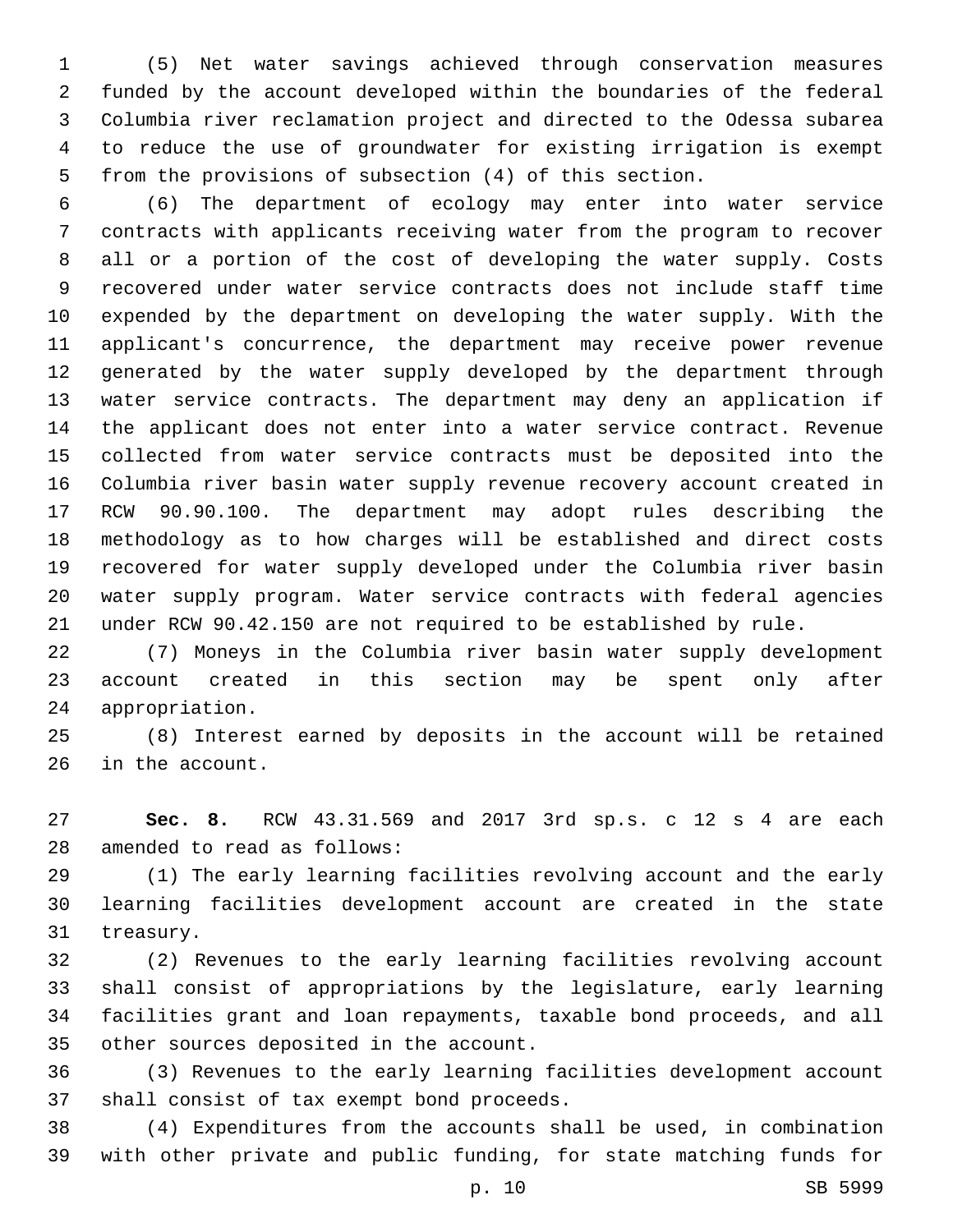the planning, renovation, purchase, and construction of early learning facilities as established in RCW 43.31.573 through 43.31.583 and 43.84.092. Proceeds from the sale of state bonds may not be expended for salary, benefits, or other compensation of employees of the state of Washington.

 (5) Expenditures from the accounts are subject to appropriation 7 and the allotment provisions of chapter 43.88 RCW.

 **Sec. 9.** RCW 79A.15.030 and 2016 c 149 s 3 are each amended to 9 read as follows:

 (1) Moneys appropriated prior to July 1, 2016, for this chapter 11 shall be divided as follows:

 (a) Appropriations for a biennium of forty million dollars or less must be allocated equally between the habitat conservation 14 account and the outdoor recreation account.

 (b) If appropriations for a biennium total more than forty million dollars, the money must be allocated as follows: (i) Twenty million dollars to the habitat conservation account and twenty million dollars to the outdoor recreation account; (ii) any amount over forty million dollars up to fifty million dollars shall be allocated as follows: (A) Ten percent to the habitat conservation account; (B) ten percent to the outdoor recreation account; (C) forty percent to the riparian protection account; and (D) forty percent to 23 the farmlands preservation account; and (iii) any amounts over fifty million dollars must be allocated as follows: (A) Thirty percent to the habitat conservation account; (B) thirty percent to the outdoor recreation account; (C) thirty percent to the riparian protection 27 account; and (D) ten percent to the farmlands preservation account.

 (2) Beginning July 1, 2016, moneys appropriated for this chapter must be allocated as follows: (a) Forty-five percent to the habitat conservation account; (b) forty-five percent to the outdoor recreation account; and (c) ten percent to the farm and forest 32 account.

 (3) Moneys deposited in these accounts shall be invested as authorized for other state funds, and any earnings on them shall be 35 credited to the respective account.

 (4) All moneys deposited in the habitat conservation, outdoor recreation, and farm and forest accounts shall be allocated as provided under RCW 79A.15.040, 79A.15.050, and 79A.15.130 as grants to state or local agencies or nonprofit nature conservancies for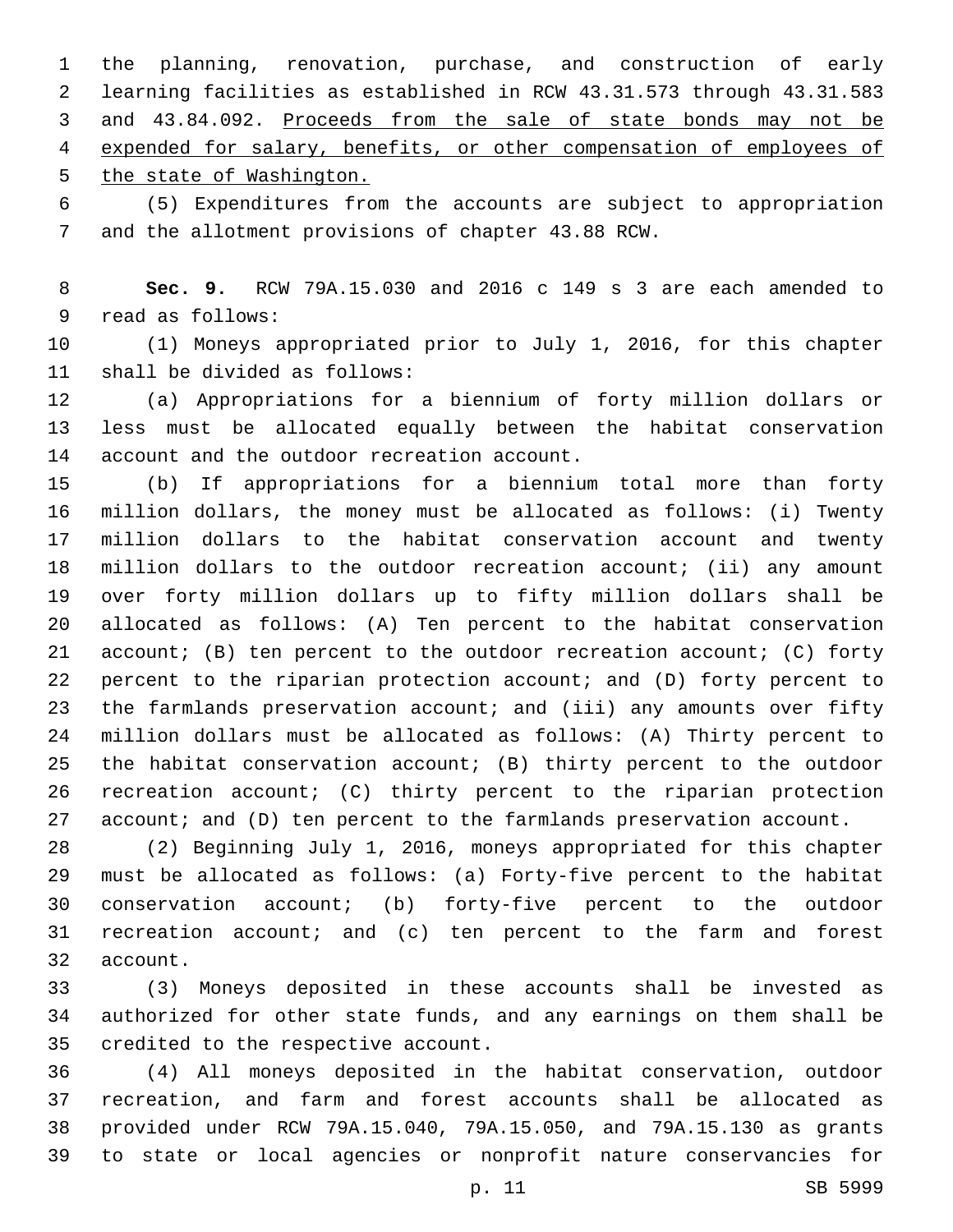acquisition, development, and renovation within the jurisdiction of those agencies, subject to legislative appropriation. The board may use or permit the use of any funds appropriated for this chapter as matching funds where federal, local, or other funds are made available for projects within the purposes of this chapter. Moneys appropriated to these accounts that are not obligated to a specific project may be used to fund projects from lists of alternate projects from the same account in biennia succeeding the biennium in which the 9 moneys were originally appropriated.

 (5) Projects receiving grants for development, recreational access, or fee simple acquisition of land under this chapter must be accessible for public recreation and outdoor education unless the board specifically approves limiting public access in order to protect sensitive species, water quality, or public safety.

 (6) The board may make grants to an eligible project from the habitat conservation, outdoor recreation, and farm and forest accounts and any one or more of the applicable categories under such accounts described in RCW 79A.15.040, 79A.15.050, and 79A.15.130.

 (7) The board may accept private donations to the habitat conservation account, the outdoor recreation account, and the farm and forest account for the purposes specified in this chapter.

 (8) The board may retain a portion of the funds appropriated for this chapter for its office for the administration of the programs 24 and purposes specified in this chapter. Proceeds from the sale of 25 state bonds may not be expended for salary, benefits, or other compensation of employees of the state of Washington. The portion of the funds retained for administration may not exceed: (a) The actual administration costs averaged over the previous five biennia as a percentage of the legislature's new appropriation for this chapter; or (b) the amount specified in the appropriation, if any. Each biennium the percentage specified under (a) of this subsection must be approved by the office of financial management and submitted along with the prioritized lists of projects to be funded in RCW 79A.15.060, 79A.15.070, and 79A.15.130.34

 (9) Habitat and recreation land and facilities acquired or developed with moneys appropriated for this chapter may not, without prior approval of the board, be converted to a use other than that for which funds were originally approved. The board shall adopt rules and procedures governing the approval of such a conversion.